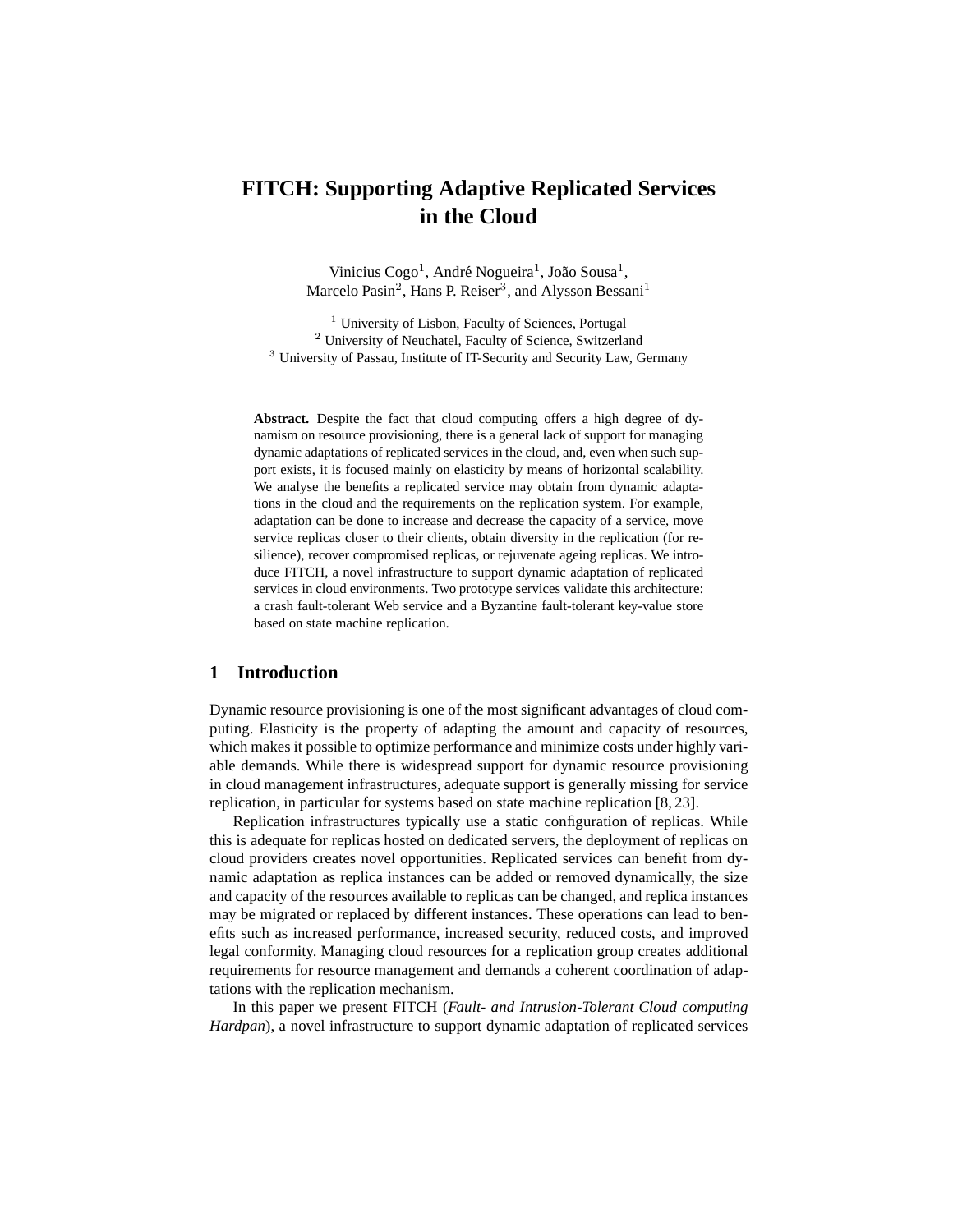in cloud environments. FITCH aggregates several components found in cloud infrastructures and some new ones in a *hybrid architecture* [27] that supports *fundamental operations* required for adapting replicated services considering dependability, performance and cost requirements. A key characteristic of this architecture is that it can be easily deployed in current data centres [3] and cloud platforms.

We validate FITCH with two representative replicated services: a crash-tolerant web service providing static content and a Byzantine fault-tolerant (BFT) key-value store based on state machine replication. When deployed in our FITCH infrastructure, we were able to easily extend both services for improved dependability through proactive recovery [8, 24] and rejuvenation [18] with minimal overhead. Moreover, we also show that both services can reconfigure and adapt to varying workloads, through horizontal (adding/removing replicas) and vertical (upgrading/downgrading replicas) scalability.

FITCH fills a gap between works that propose either (a) protocols for reconfiguring replicated services [20, 21] or (b) techniques for deciding when and how much to adapt a service based on its observed workload and predefined SLA [6, 14, 17]. Our work defines a system architecture that can receive adaptation commands provided by (b) and leverages cloud computing flexibility in providing resources by orchestrating the required reconfiguration actions. FITCH provides a basic interface for adding, removing and replacing replicas, coordinating all low level actions mentioned providing end-toend service adaptability. The main novel contributions of this paper are:

- **–** A systematic analysis of the motivations and technical solutions for dynamic adaptation of replicated services deployed the cloud  $(\S2)$ ;
- **–** The FITCH architecture, which provides generic support for dynamic adaptation of replicated services running in cloud environments ( $\S$ 3 and  $\S$ 4);
- **–** An experimental demonstration that efficient dynamic adaptation of replicated services can be easily achieved with FITCH for two representative services and the implementation of proactive recovery, and horizontal and vertical scalability (§5).

# **2 Adapting Cloud Services**

We review several technical solutions regarding dynamic service adaptation and correlate them with motivations to adapt found in production systems, which we want to satisfy with FITCH.

Horizontal scalability is the ability of **increasing or reducing the number of computing instances** responsible for providing a service. An increase – scale-out – is an action to deal with peaks of client requests and to increase the number of faults the system can tolerate. A decrease – scale-in – can save resources and money. Vertical scalability is achieved through upgrade and downgrade procedures that respectively **increase and reduce the size or capacity of resources allocated** to service instances (e.g., Amazon EC2 offers predefined categories for VMs – small, medium, large, and extra large – that differ in CPU and memory resources [2]). Upgrades – scale-up – can improve service capacity while maintaining the number of replicas. Downgrades – scale-down – can release over-provisioned allocated resources and save money.

**Moving replicas to different cloud providers** can result in performance improvements due to different resource configurations, or financial gains due to different prices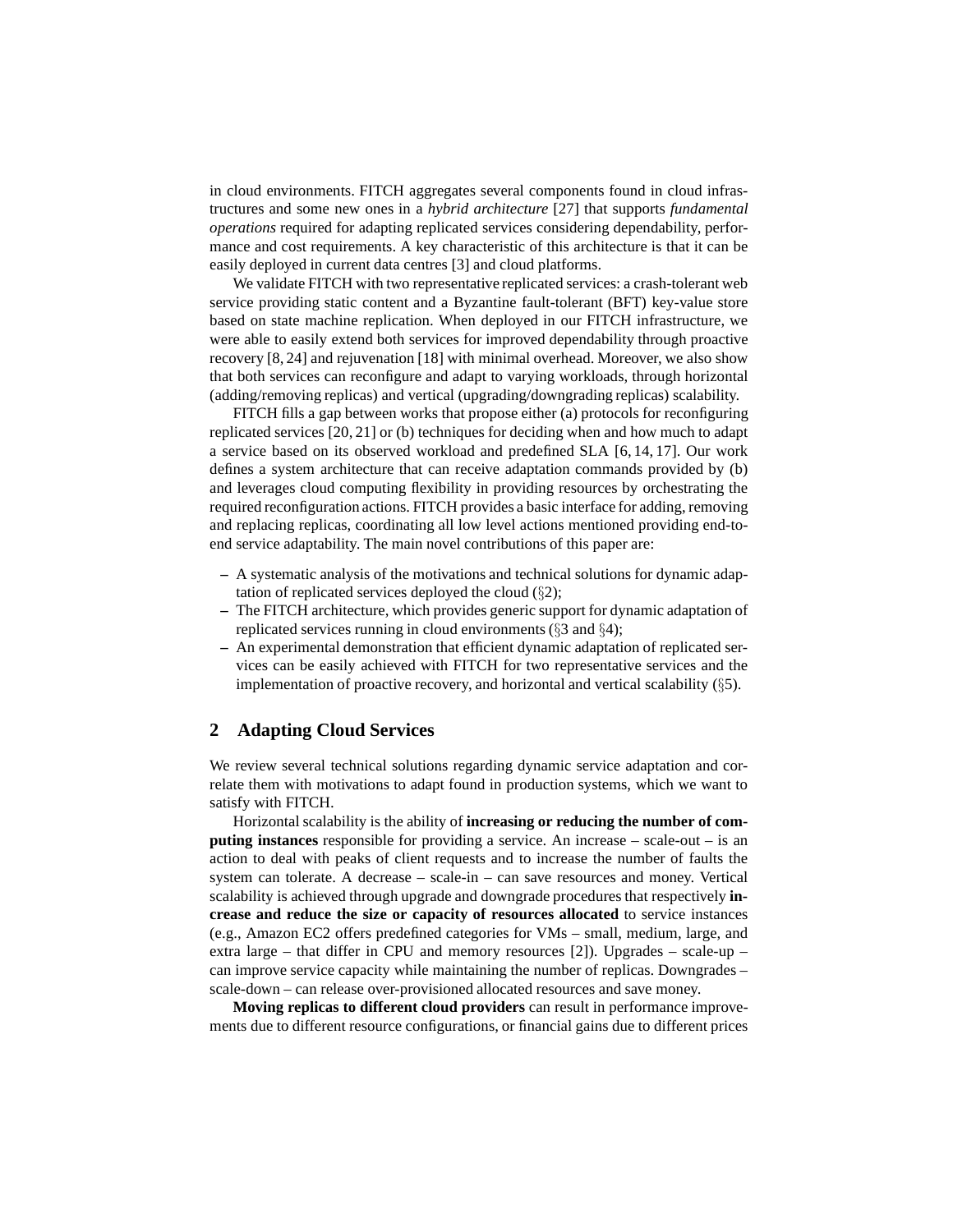and policies on billing services, and is beneficial to prevent vendor lock-in [4]. **Moving service instances close to clients** can bring relevant performance benefits. More specifically, logical proximity to the clients can reduce service access latency. **Moving replicas logically away from attackers** can increase the network latency experienced by the attacker, reducing the impact of its attacks on the number of requests processed (this can be especially efficient for denial-of-service attacks).

**Replacing faulty replicas** (crashed, buggy or compromised) is a reactive process following fault detections, which replaces faulty instances by new, correct ones [25]. It decreases the costs for the service owner, since he still has to pay for faulty replicas, removing also a potential performance degradation caused by them, and restores the service fault tolerance. **Software replacement** is an operation where software such as operating systems and web servers are replaced in all service instances at run-time. Different implementations might differ on performance aspects, licensing costs or security mechanisms. **Software update** is the process of replacing software in all replicas by up-to-date versions. Vulnerable software, for instance, must be replaced as soon as patches are available. New software versions may also increase performance by introducing optimized algorithms. In systems running for long periods, long running effects can cause performance degradation. Software rejuvenation can be employed to **avoid such ageing problems** [18].

# **3 The FITCH Architecture**

In this section, we present the architecture of the FITCH infrastructure for replicated services adaptation.

#### **3.1 System and Threat Models**

Our system model considers a usual cloud-based Infrastructure-as-a-Service (IaaS) with a large pool of physical machines hosting user-created virtual machines (VMs) and some trusted infrastructure for controlling the cloud resources [3]. We assume a *hybrid distributed system* model [27], in which different components of the system follow different fault and synchrony models. Each machine that hosts VMs may fail arbitrarily, but it is equipped with a trusted subsystem that can fail only by crashing (i.e., cannot be intruded or corrupted). Some machines used to control the infrastructure are trusted and can only fail by crashing. In addition, the network interconnecting the system is split into two isolated networks, here referred to as *data plane* and *control plane*.

User VMs employ the *data plane* to communicate internally and externally with the internet. All components connected to this network are untrusted, i.e., can be subject to Byzantine faults [8] (except the service gateway, see §3.3). We assume this network and the user VMs follow a *partially synchronous* system model [16]. The *control plane* connects all trusted components in the system. Moreover, we assume that this network and the trusted components follow a *synchronous* system model with bounded computations and communications. Notice that although clouds do not employ real-time software and hardware, in practice the over provision of the control network associated with the use of dedicated machines, together with over provisioned VMs running with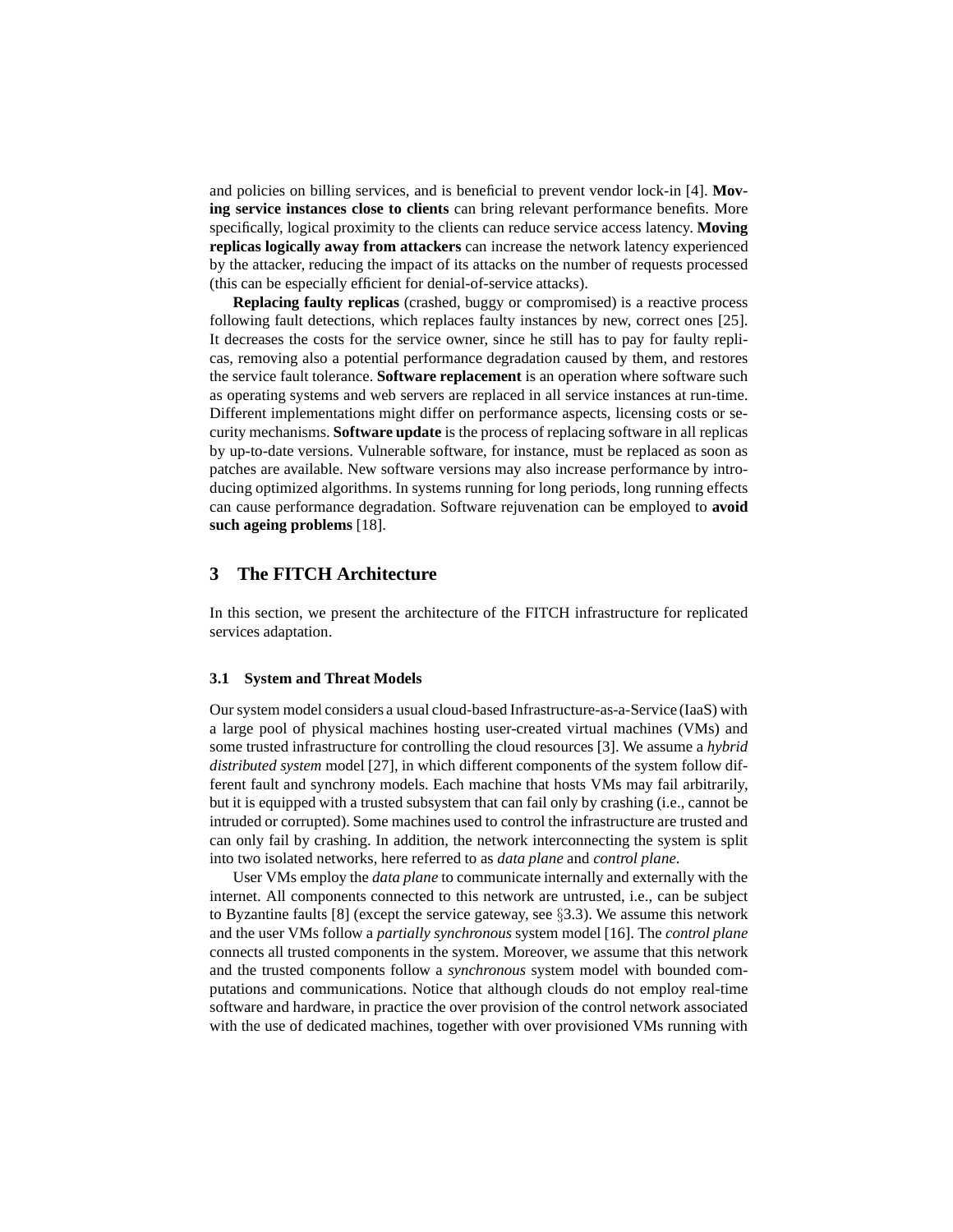high priorities, makes the control plane a "de facto" synchronous system (assuming sufficiently large time bounds) [22, 25].

### **3.2 Service Model**

FITCH supports replicated services running on the untrusted domain (as user VMs) that may follow different replication strategies. In this paper, we focus on two extremes of a large spectrum of replication solutions.

The first extreme is represented by *stateless services* in which the replicas rely on a shared storage component (e.g., a database) to store their state. Notice that these services do have a state, but they do not need to maintain it coherently. Service replicas can process requests without contacting other replicas. A server can fetch the state from the shared storage after recovering from a failure, and resume processing. Classical examples of stateless replicated services are web server clusters in which requests are distributed following a load balancing policy, and the content served is fetched from a shared distributed file system.

The other extreme is represented by consistent *stateful services* in which the replicas coordinate request execution following the *state machine replication* model [8, 23]. In this model, an arbitrary number of client processes issue commands to a set of replica processes. These replicas implement a stateful service that changes its state after processing client commands, and sends replies to the issuing clients. All replicas have to execute the same sequence of commands, which requires the use of an agreement protocol to establish a total order before request execution. The Paxos-based coordination and storage systems used by Google [9] are examples of services that follow this model.

One can fit most popular replication models between these two extreme choices, such as the ones providing eventual consistency, used, for example, in Amazon's Dynamo [13]. Moreover, the strategies we consider can be used together to create a dependable multi-tier architecture. Its clients connect to a stateless tier (e.g., web servers) that executes operations and, when persistent state access is required, they access a stateful tier (e.g., database or file system) to read or modify the state.

### **3.3 Architecture**

The FITCH architecture, as shown in Fig. 1, comprises two subsystems, one for controlling the infrastructure and one for client service provisioning. All components are connected either with the control plane or the data plane. In the following we describe the main architectural components deployed on these domains.

The **trusted domain** contains the components used to control the infrastructure. The core of our architecture is the *adaptation manager*, a component responsible to perform the requested dynamic adaptations in the cloud-hosted replicated services. This component is capable of inserting, removing and replacing replicas of a service running over FITCH. It provides public interfaces to be used by the *adaptation heuristic*. Such heuristic defines when and plans how adaptations must be performed, and is determined by human administrators, reactive decision engines, security information event managers and other systems that may demand some dynamic adaptation on services.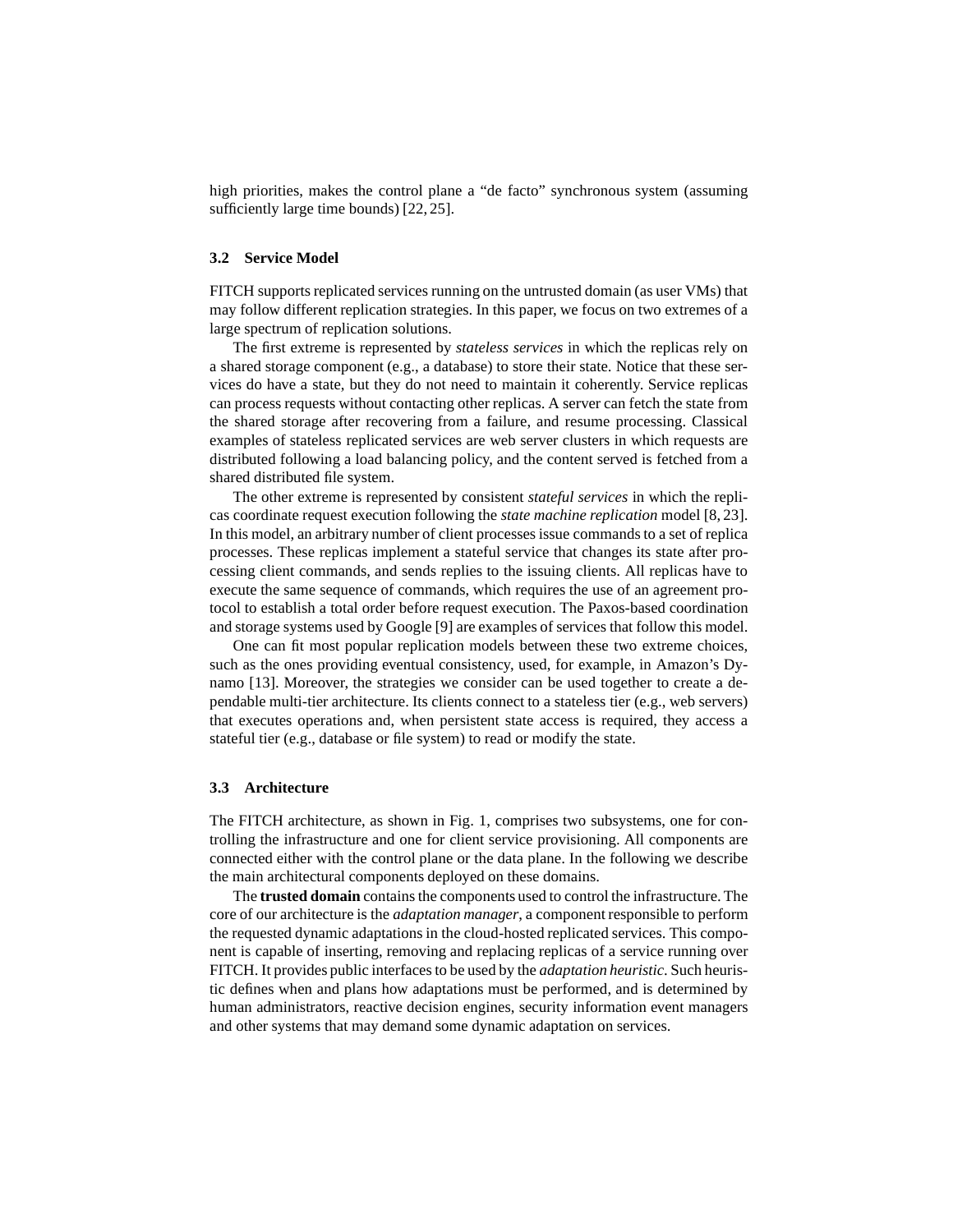

**Fig. 1.** The FITCH architecture.

The *service gateway* maintains the group membership of each service and supports pluggable functionalities such as proxy and load balancing. It works like a lookup service, where new clients and instances request the most up-to-date group of replicas of a given service through the data plane. The adaptation manager informs the service gateway about each modification in the service membership through the control plane. The service gateway thus is a special component connected to both networks. This is a reasonable assumption as all state updates happen via the trusted control plane, whereas clients have read-only access. Moreover, having a trusted point of contact for fetching membership data is a common assumption in dynamic distributed systems [20].

*Cloud resource managers* (RM) provide resource allocation capabilities based on requests from the adaptation manager in order to deploy or destroy service replicas. The adaptation manager provides information about the amount of resources to be allocated for a specific service instance and the VM image that contains all required software for the new replica. The cloud RM chooses the best combination of resources for that instance based on requested properties. This component belongs to the trusted domain, and the control plane carries out all communication involving the cloud RM.

The *deployment agent* is a small trusted component, located inside cloud physical hosts, which is responsible to guarantee the deployment of service instances. It belongs to the trusted domain and receives deployment requests from cloud RM through the control plane. The existence of this component follows the paradigm of hybrid nodes [27], previously used in several other works (e.g., [15, 22, 24, 25]).

The **untrusted domain** contains the components that provide the adaptive replicated service. *Application servers* are virtual machines used to provide the replicated services deployed on the cloud. Each of these user-created VMs contains all software needed by its service replica. Servers receive, process and answer client requests directly or through the service gateway depending on the configuration employed.

*Cloud physical hosts* are physical machines that support a virtualization environment for server consolidation. These components host VMs containing the replicas of services running over FITCH. They contain a hypervisor that controls the local resources and provides strong isolation between hosted VMs. A cloud RM orchestrates such environment through the control plane.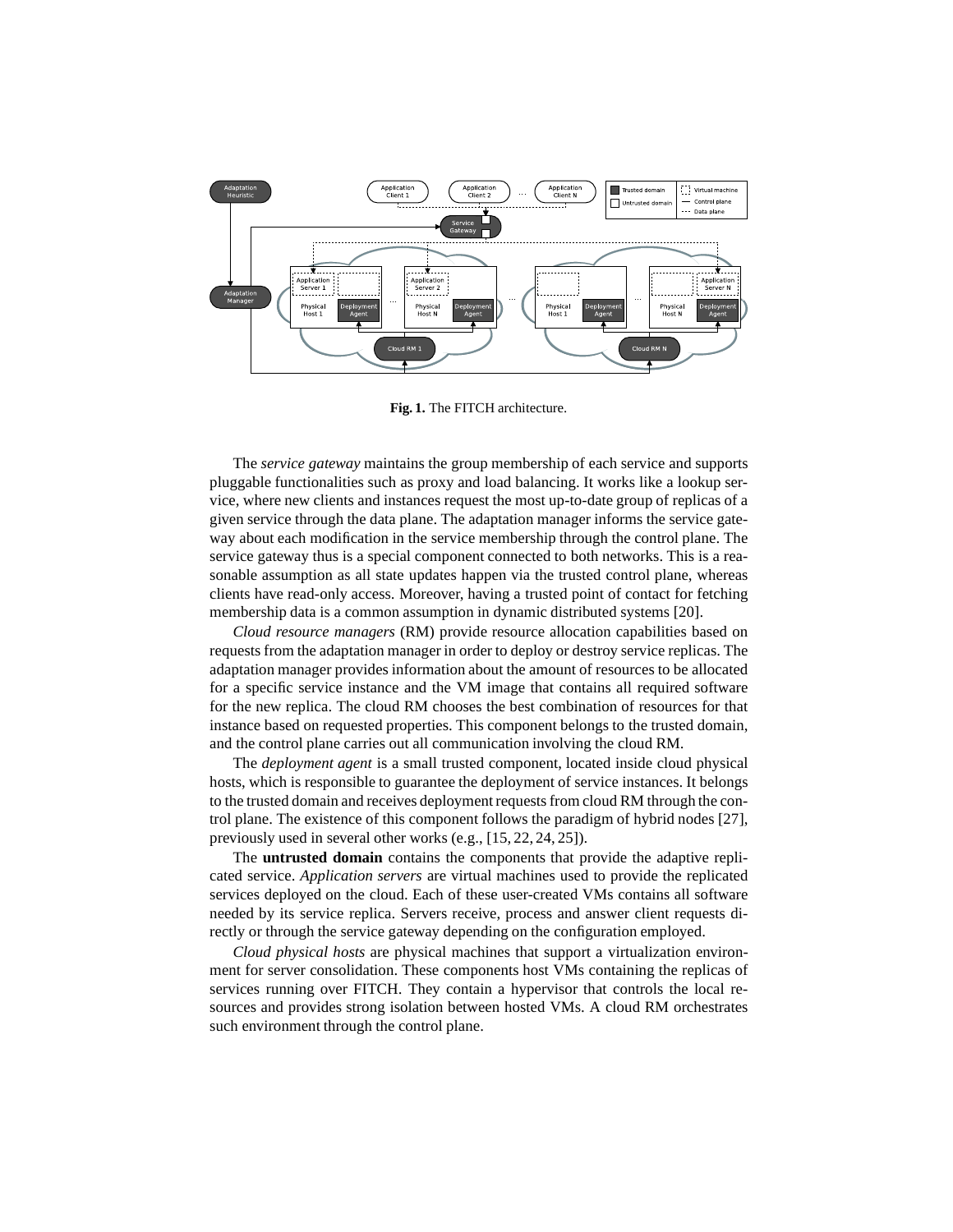*Application clients* are processes that perform requests to service instances in order to interact with the replicated service. They connect to the service gateway component to discover the list of available replicas for a given service (and later access them directly) or send requests directly to the service gateway, which will forward them to the respective service instances. The application clients can be located anywhere in the internet. They belong to the untrusted domain and communicate with the application servers and gateway through the data plane.

### **3.4 Service Adaptation**

The FITCH architecture described in the previous section supports adaptation on deployed replicated services as long as the adaptation manager, the gateway and some cloud resource managers are available. This means that during unavailability of these components (due to an unexpected crash, for instance), the replicated service can still be available, but adaptation operations are not. Since these services are deployed on a trusted and synchronous subsystem, it is relatively simple to implement fault tolerance for them, even transparently using VM-based technology [12].

The FITCH infrastructure supports three basic adaptation operations for a replicated service: *add*, *remove* and *replace* a replica. All adaptation solutions defined in §2 can be implemented by using these three operations. When the request to adapt some service arrives at the adaptation manager, it triggers the following sequence of operations (we assume a single replica is changed, for simplicity):

1. If adding or replacing:

- 1.1. The adaptation manager contacts the cloud RM responsible for the physical host that matches the requested criteria for the new replica. The cloud RM informs the deployment agent on the chosen physical host asking it to create a new VM with a given image (containing the new replica software). When the VM is launched, and the replica process is started, the deployment agent informs the cloud RM, which informs the adaptation manager that a new replica is ready to be added to the service.
- 1.2. The adaptation manager informs the gateway that it needs to *reconfigure* the replicated service to add the newly created replica for the service. The gateway invokes a reconfiguration command on the service to add the new replica.<sup>1</sup> When the reconfiguration completes, the gateway updates the current group membership information of the service.
- 2. If removing or replacing:
	- 2.1. The adaptation manager informs the gateway that it needs to *reconfigure* the replicated service to remove a service replica. The gateway invokes a reconfiguration command on the service to remove the old replica.<sup>1</sup> When the reconfiguration completes, the gateway updates the group membership of the service.
	- 2.2. The adaptation manager contacts the cloud RM responsible for the replica being removed or replaced. The cloud RM asks the deployment agent of the physical host in which the replica is running to destroy the corresponding VM. At the end of this operation, the cloud RM is informed and then it passes this information to the adaptation manager.

<sup>&</sup>lt;sup>1</sup> The specific command depends on the replication technique and middleware being used by the service. We assume that the replication middleware implements a mechanism that ensures a consistent reconfiguration (e.g., [20, 21]).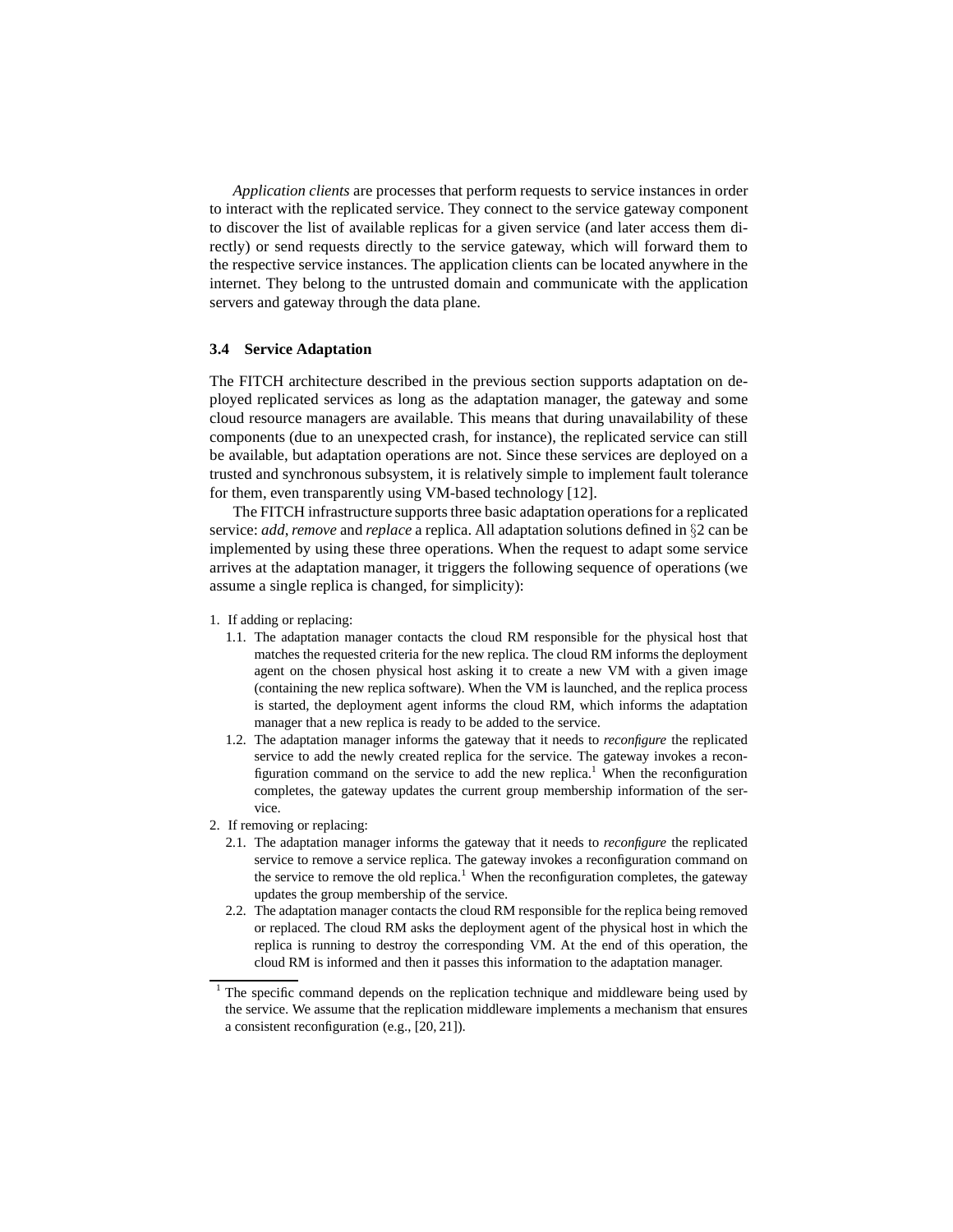Notice that, for a replica replacement, the membership needs to be updated twice, first adding the new replica and then removing the old one. We intentionally use this twostep approach for all replacements, because it simplifies the architecture and is necessary to guarantee services' liveness and fault tolerance.

# **4 Implementation**

We implemented the FITCH architecture and two representative services to validate it. The services are a crash fault-tolerant (CFT) web service and a consistent BFT keyvalue store.

*FITCH.* Cloud resource managers are the components responsible for deploying and destroying service VMs, following requests from the adaptation manager. Our prototype uses OpenNebula, an open source system for managing virtual storage, network and processing resources in cloud environments. We decided to use Xen as a virtualization environment that controls the physical resources of the service replicas. The deployment agent is implemented as a set of scripts that runs on a separated privileged VM, which has no interface with the untrusted domain.

A service gateway maintains information about the service group. In the stateless service, the service gateway is a load balancer based on Linux Virtual Server [29], which redirects client requests to application servers. In our stateful service implementation, an Apache Tomcat web server provides a basic service lookup.

Our adaptation manager is a Java application that processes adaptation requests and communicates with cloud RMs and the service gateway to address those requests. The communication between the adaptation manager and cloud resource managers is done through OpenNebula API for Java. Additionally, the communication between the adaptation manager and the service gateway is done through secure sockets (SSL).

In our implementation, each application server is a virtual machine running Linux. All software needed to run the service is present in the VM image deployed at each service instance. Different VLANs, in a Gigabit Ethernet switch, isolate data and control planes.

*Stateless service.* In the replicated stateless web service, each client request is processed independently, unrelated to any other requests previously sent to any replica. It is composed of some number of replicas, which have exactly the same service implementation, and are orchestrated by a load balancer in the service gateway, which forwards clients requests to be processed by one of the replicas.

*Stateful service.* In the key-value store based on BFT state machine replication [8], each request is processed in parallel by all service replicas and a correct answer is obtained by voting on replicas replies. To obtain such replication, we developed our key-value store over a Byzantine state machine replication library called BFT-SMaRt [5]. For the purpose of this paper, it is enough to know that BFT-SMaRt employs a leaderbased total order protocol similar to PBFT [8] and that it implements a reconfiguration protocol following the ideas presented by Lamport *et al.* [20].

*Adaptations.* We implemented three adaptation solutions using the FITCH infrastructure. Both services employ *proactive recovery* [8, 24] by periodically replacing a replica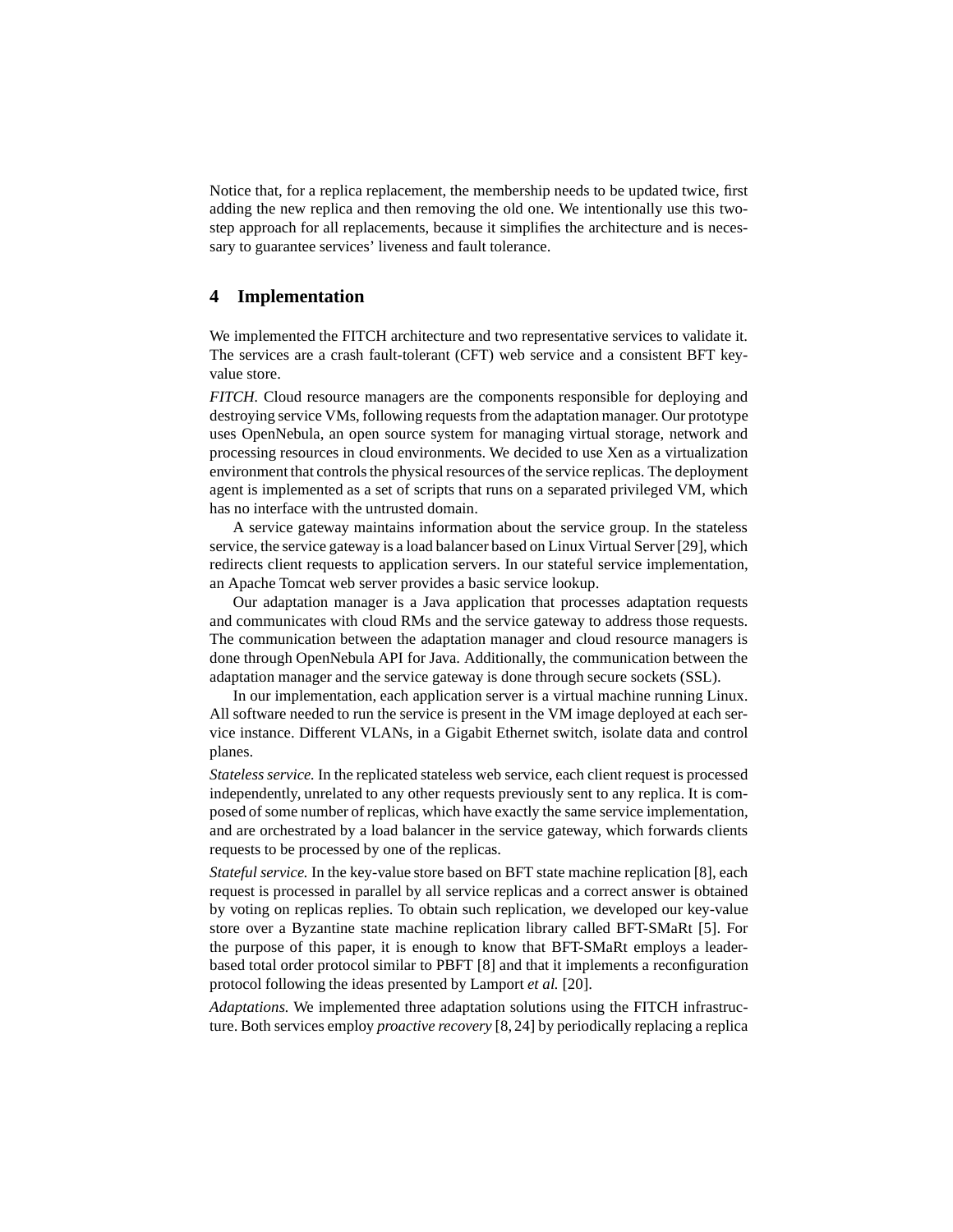by a new and correct instance. This approach allows a fault-tolerant system to tolerate an arbitrary number of faults in the entire service life span. The window of vulnerability in which faults in more than  $f$  replicas can disrupt a service is reduced to the time it takes all hosts to finish a recovery round. We use *horizontal scalability* (adding and removing replicas) for the stateless service, and we analyse *vertical scalability* (upgrading and downgrading the replicas) of the stateful service.

# **5 Experimental Evaluation**

We evaluate our implementation in order to quantify the benefits and the impact caused by employing dynamic adaptation in replicated services running in cloud environments. We first present the experimental environment and tools, followed by experiments to measure the impact of proactive recovery, and horizontal and vertical scalability.

### **5.1 Experimental Environment and Tools**

Our experimental environment uses 17 physical machines that host all FITCH components (see Table 5.1). This cloud environment provides three types of virtual machines – *small* (1 CPU, 2GB RAM), *medium* (2 CPU, 4GB RAM) or *large* (4 CPU, 8GB RAM). Our experiments use two benchmarks. The stateless service is evaluated using the WS-Test [26] web services microbenchmark. We executed the echoList application within this benchmark, which sends and receives linked lists of twenty 1KB elements. The stateful service is evaluated using YCSB [11], a benchmark for cloud-serving data stores. We implemented a wrapper to translate YCSB calls to requests in our BFT keyvalue store and used three workloads: a read-heavy workload (95% of GET and 5% of PUT [11]), a pure-read (100% GET) and a pure-write workload (100% PUT). We used OpenNebula version 2.0.1, Xen 3.2-1, Apache Tomcat 6.0.35 and VM images with Linux Ubuntu Intrepid and kernel version 2.6.27-7-server for x86\_64 architectures.

### **5.2 Proactive Recovery**

Our first experiment consists in replacing the entire set of service replicas as if implementing software rejuvenation or proactive/reactive recovery [8, 18, 22, 25]. The former is important to avoid software ageing problems, whereas the latter enforces service's fault tolerance properties (for instance, the ability to tolerate  $f$  faults) [24].

| Component                 | Oty. Description                                                 | Component             | Oty. Description                                                         |
|---------------------------|------------------------------------------------------------------|-----------------------|--------------------------------------------------------------------------|
| <b>Adaptation Manager</b> | Dell PowerEdge 850<br>Intel Pentium 4 CPU 2.80GHz Client (YCSB)  |                       | Dell PowerEdge R410<br>Intel Xeon E5520                                  |
| Client (WS-Test)          | 1 single-core, HT<br>2.8 GHz / 1 MB L2<br>2 GB RAM / DIMM 533MHz | Service Gateway       | 2 quad-core, HT<br>2.27 GHz / 1 MB L2 / 8 MB L3<br>32 GB / DIMM 1066 MHz |
| Cloud RM                  | 2 x Gigabit Eth.<br>Hard disk 80 GB / SCSI                       | Physical Cloud Host 6 | 2 x Gigabit Eth.<br>Hard disk 146 GB / SCSI                              |

**Table 1.** Hardware environment.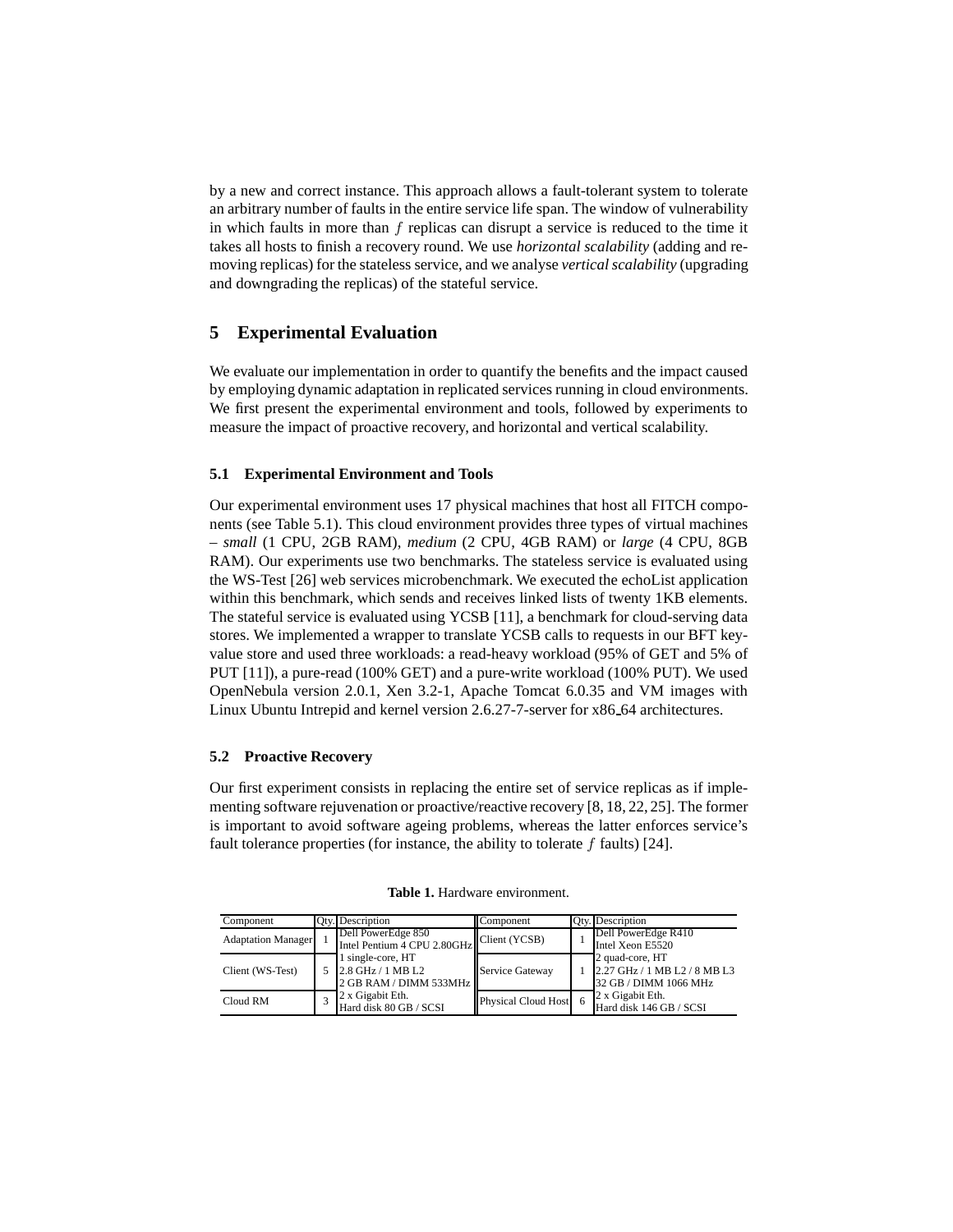

**Fig. 2.** Impact on a CFT stateless service. Note that the y-axis is in logarithmic scale.

The idea of this experiment is to recover all  $n$  replicas from the service group, oneby-one, as early as possible, without disrupting the service availability (i.e., maintaining  $n - f$  active replicas). Each recovery consists of creating and adding a new replica to the group and removing an old replica from it. We perform  $n$  recoveries per experiment, where  $n$  is the number of service replicas, which depends on the type and number of faults to be tolerated, and on the protocol used to replace all replicas. The time needed to completely recover a replica can also vary for each reconfiguration protocol.

*Impact on a CFT stateless web service.* Our first application in this experiment is a stateless web service that is initially composed of 4 large (L) replicas (which can tolerate 3 crash faults). The resulting latencies (in ms) are presented in Fig. 2, with and without the recovering operations in an experiment that took 400 s to finish. In this graph, each replica recovery is marked with a "R" symbol and has two lines representing the beginning and the end of replacements, respectively. The average of service latency without recovery was 5.60 ms, whereas with recovery was 8.96 ms. This means that the overall difference in the execution with and without recoveries is equivalent to 60% (represented in the filled area of Fig. 2). However, such difference is mostly caused during replacements, which only happens during 7.6% of the execution time.

We draw attention to three aspects of the graph. First, the service has an initial warm-up phase that is independent of the recovery mechanism, and the inserted replica will also endure such phase. This warm-up phase occurs during the first 30 s of the experiment as presented in Fig. 2. Second, only a small interval is needed between insertions and removals, since the service reconfigures quickly. Third, the service latency increases 20- to 30-fold during recoveries, but throughput (operations/s) never falls to zero.

*Impact on a BFT stateful key-value store.* Our second test considers a BFT key-value store based on state machine replication. The service group is also composed of 4 large replicas, but it tolerates only 1 arbitrary fault, respecting the  $3f + 1$  minimum required by BFT-SMaRt. Fig. 3 shows the resulting latencies with and without recovery, regarding (a) PUT and (b) GET operations. The entire experiment took 800 s to finish.

We are able to show the impact of a recovery round on service latency by keeping the rate of requests constant at 1000 operations/s. In this graph, each replica recovery is divided into the insertion of a new replica (marked with "+R") and the removal of an old replica (marked with "-R"). Removing the group leader is marked with "-L".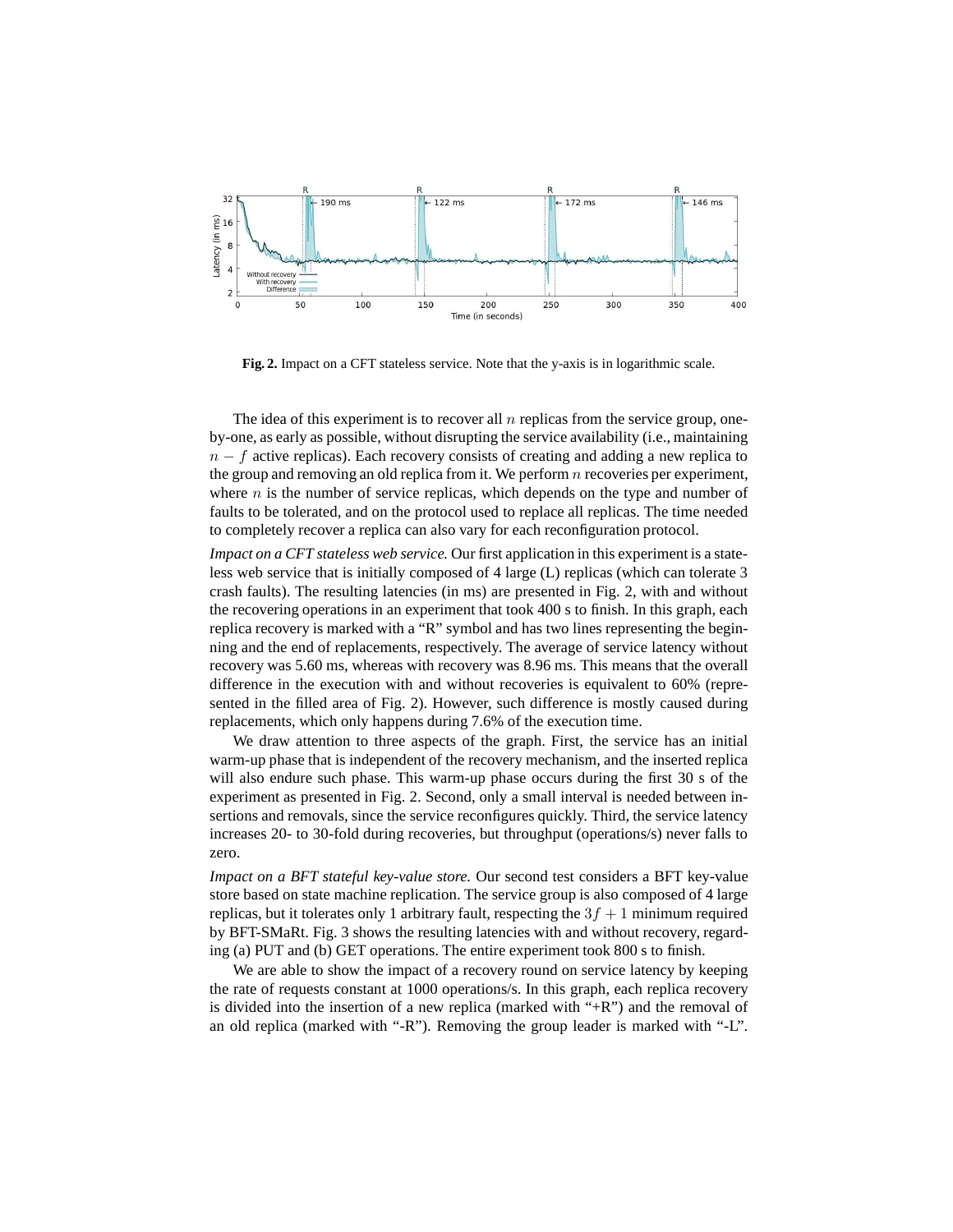

**Fig. 3.** Impact on a BFT stateful key-value store. Note that the y-axis is in logarithmic scale.

The average latency of PUT operations without recovery was 3.69 ms, whereas with recovery it was 4.15 ms (a difference of 12.52%). Regarding GET operations, the average latency without recovery was 0.79 ms, whereas with recovery was 0.82 ms (a difference of 3.33%).

We draw attention to six aspects of these results. First, the service in question also goes through a warm-up phase during the first 45 s of the experiment. Second, the service needs a bigger interval between insertion and removal than the previous case because a state transfer occurs when inserting a new replica. Third, the service loses almost one third of its capacity on each insertion, which takes more time than in the stateless case. Fourth, the service stops processing during a few seconds (starting at 760 s in Fig. 3(a)) when the leader leaves the group. This unavailability while electing a new leader cannot be avoided, since the system is unable to order requests during leader changes. Fifth, client requests sent during this period are queued and answered as soon as the new leader is elected. Finally, GET operations do not suffer the same impact on recovering replicas as PUT operations do because GET operations are executed without being totally ordered across replicas, whereas PUT operations are ordered by BFT-SMaRt's protocol.

### **5.3 Scale-out and Scale-in**

Horizontal scalability is the ability of increasing or reducing the number of service instances to follow demands of clients. In this experiment, we insert and remove replicas from a stateless service group to adapt the service capacity. The resulting latencies are presented in Fig. 4. The entire experiment took 1800 s to finish, and the stateless service processed almost 4 million client requests, resulting in an average of 2220 operations/s. Each adaptation is either composed of a replica insertion ("+R") or removal ("-R").

Since all replicas are identical, we consider that each replica insertion/removal in the group can theoretically improve/reduce the service throughput by  $1/n$ , where n is the number of replicas running the service before the adaptation request.

The service group was initially composed of 2 small (S) replicas, which means a capacity of processing 1500 operations/s. Near the 100 s mark, the first adaptation was performed, a replica insertion, which decreased the service latency from 30 ms to 18 ms.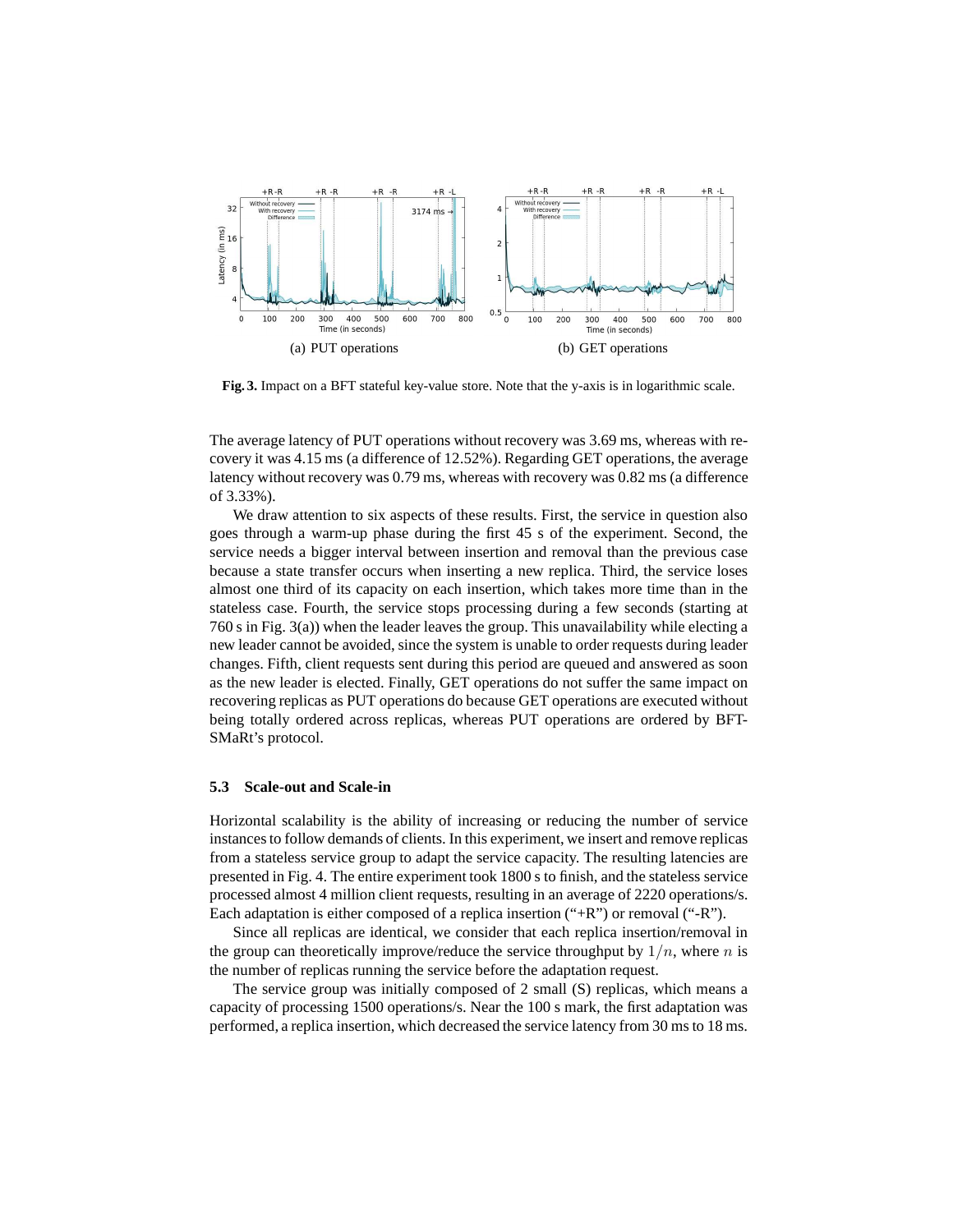

**Fig. 4.** Horizontal scalability test.

Other replica insertions were performed near the 400 s and 700 s marks, increasing the service group to 4, and to 5 replicas, and decreasing the service latency to 13 ms, and to 10 ms, respectively. The service achieved its peak performance with 5 replicas near the 900 s mark, and started decreasing the number of replicas with removals near the 1000 s, 1240 s and 1480 s, until when increases the service latency to 25 ms using 2 replicas.

Dynamically adapting the number of replicas can be performed reactively. A comparison between the service capacity and the current rate of client requests can determine if the service needs more or fewer replicas. In case of large differences, the system could insert or remove multiple replicas in the same adaptation request. Such rapid elasticity can adapt better to large peaks and troughs of client requests. We maintained the client request rate above the service capacity to obtain the highest number of processed operations on each second.

The entire experiment would cost \$0.200 on Amazon EC2 [2] considering a static approach (using 5 small replicas), while with the dynamic approach it would cost \$0.136. Thus, if this workload is repeated continuously, the dynamic approach could provide a monetary gain of 53%, which is equivalent to \$1120 per year.

# **5.4 Scale-up and Scale-down**

Vertical scalability is achieved through upgrade and downgrade procedures to adjust the service capacity to client's demands. It avoids the disadvantages of increasing the number of replicas [1], since it maintains the number of replicas after a service adaptation.

In this experiment, we scale-up and -down the replicas of our BFT key-value store, during 8000 s. Each upgrade or downgrade operation is composed of 4 replica replacements in a chain. The service group comprises 4 initially small replicas (4S mark). Fig. 5 shows the resulting latencies during the entire experiment, where each "Upgrading" and "Downgrading" mark indicates a scale-up and scale-down, respectively. We also present on top of this figure the "(4S)", "(4M)" and "(4L)" marks, indicating the quantity and type of VMs used on the entire service group between the previous and the next marks, as well as the average latency and number of operations per second that each configuration is able to process.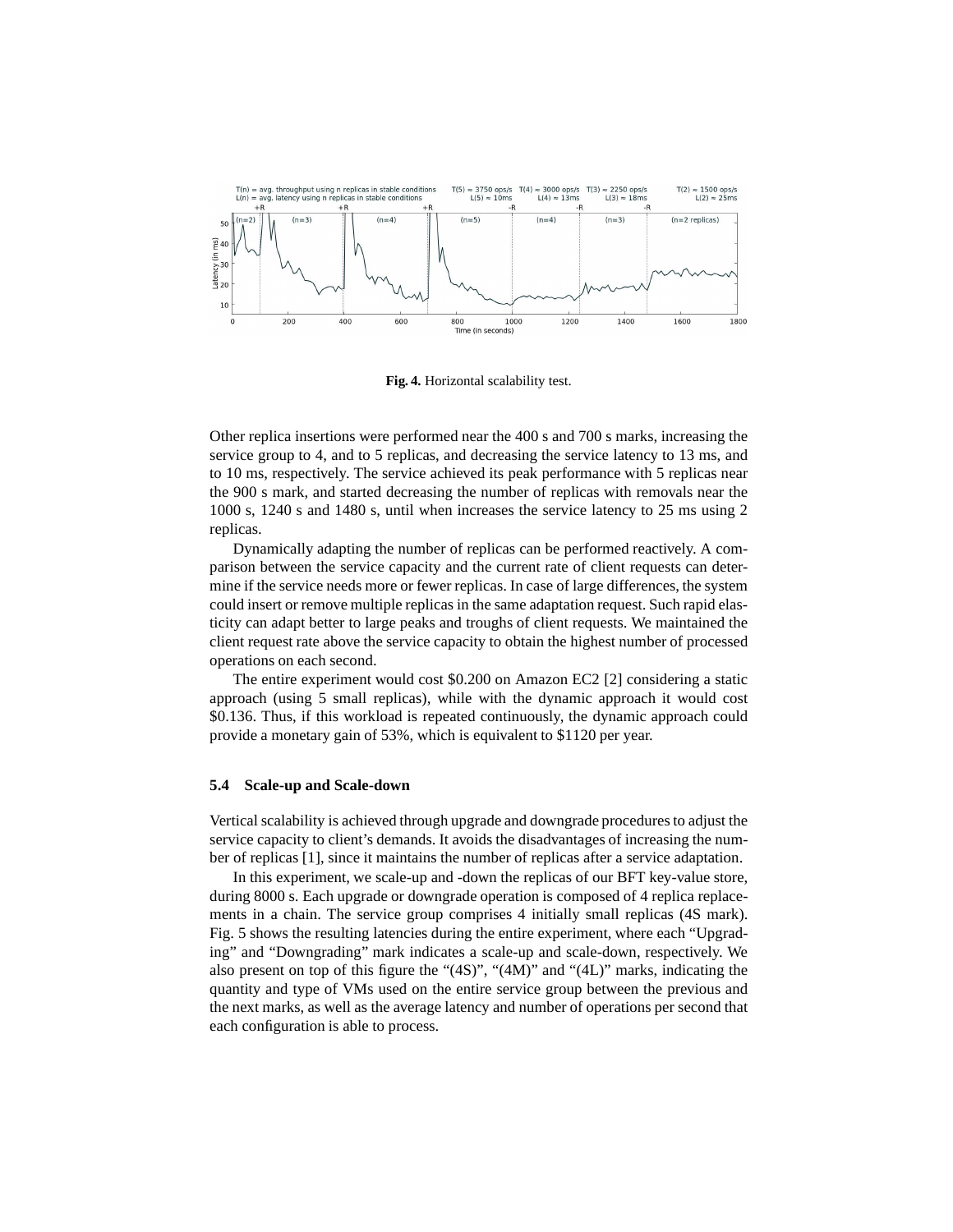

**Fig. 5.** Vertical scalability test. Note that y-axis is in logarithmic scale.

The first adaptation was an upgrade from small (S) to medium (M) VMs, which reduced PUT latency from near 6 ms to 4 ms and GET latency from almost 0.9 ms to 0.82 ms. The second round was an upgrade to large (L) VMs. This reduced the PUT latency from 4 ms to 3.5 ms and the GET latency from 0.82 ms to 0.75 ms. Later, we performed downgrades to the service (from large to medium and from medium to small), which reduced the performance and increased the PUT latency to almost 5 ms and the GET latency to 0.87 ms.

The entire experiment would cost \$2.84 on Amazon EC2 [2] considering the static approach (using 4 large replicas), while the dynamic approach would cost \$1.68. This can be translated into an economical gain of 32%, the equivalent to \$4559 per year.

### **6 Related Work**

Dynamic resource provisioning is a core functionality in cloud environments. Previous work [7] has studied the basic mechanisms to provide resources given a set of SLAs that define the user's requirements. In our work, cloud managers provide resources based on requests sent by the adaptation manager, for allocating and releasing resources.

The adaptation manager is responsible for performing dynamic adaptations in arbitrary service components. These adaptations are defined by an adaptation heuristic. There are several proposals for this kind of component [6, 14, 17], which normally follow the "monitor-analyse-plan-execute" adaptation loop [19]. Their focus is mostly on preparing decision heuristics, not on executing the dynamic adaptations. Such heuristics are based mainly on performance aspects, whereas our work is concerned with performance and dependability aspects. One of our main goals is to maintain the service trustworthiness level during the entire mission time, even in the presence of faults. As none of the aforementioned papers was concerned about economy aspects, none of them releases or migrate over-provisioned resources to save money [28].

Regarding the results presented in these works, only Rainbow [17] demonstrates the throughput of a stateless web service running over their adaptation system. However, it does not discuss the impact caused by adaptations in the service provisioning. In our evaluation, we demonstrate the impact of replacing an entire group of service replicas, in a stateless web service, and additionally, in a stateful BFT key-value store.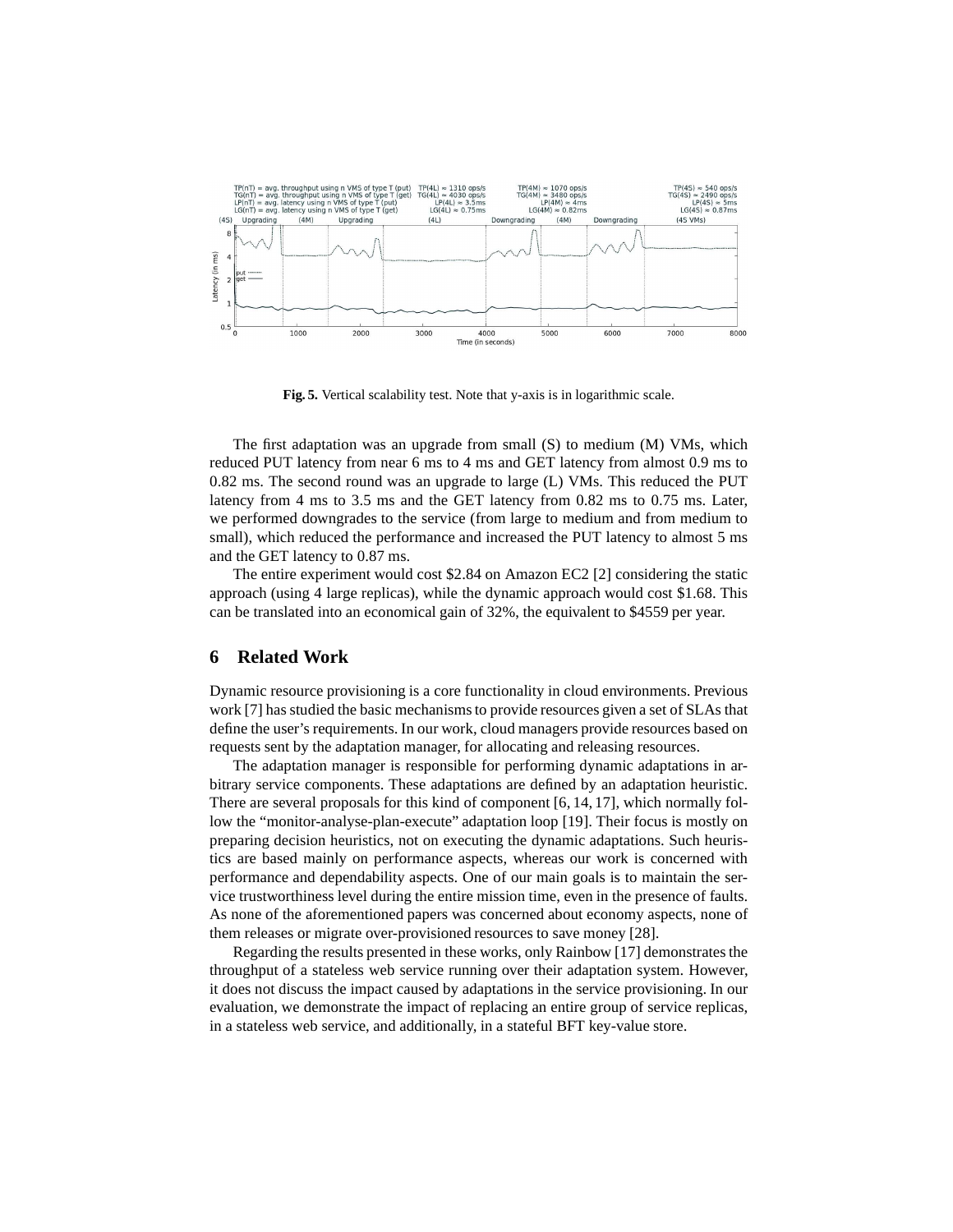Regarding the execution step of dynamic adaptation, only Dynaco [6] describes the resource allocation process and executes it using grid resource managers. FITCH is prepared to allow the execution of dynamic adaptations using multiple cloud resource managers. As adaptation heuristics is not the focus of this paper, we discussed some reactive opportunities, but implemented only time-based proactive heuristics. In the same way, proactive recovery is essential in order to maintain availability of replicated systems in the presence of faults [8, 15, 22, 24, 25]. An important difference to our work is that these systems do not consider the opportunities for dynamic management and elasticity as given in cloud environments.

Dynamic reconfiguration has been considered in previous work on group communication systems [10] and reconfigurable replicated state machines [20, 21]. These approaches are orthogonal to our contribution, which is a system architecture that allows taking advantage of a dynamic cloud infrastructure for such reconfigurations.

# **7 Conclusions**

Replicated services do not take advantage from the dynamism of cloud resource provisioning to adapt to real-world changing conditions. However, there are opportunities to improve these services in terms of performance, dependability and cost-efficiency if such cloud capabilities are used.

In this paper, we presented and evaluated FITCH, a novel infrastructure to support the dynamic adaptation of replicated services in cloud environments. Our architecture is based on well-understood architectural principles [27] and can be implemented in current data centre architectures [3] and cloud platforms with minimal changes. The three basic adaptation operations supported by FITCH – add, remove and replace a replica – were enough to perform all adaptation of interest.

We validated FITCH by implementing two representative services: a crash faulttolerant web service and a BFT key-value store. We show that it is possible to augment the dependability of such services through proactive recovery with minimal impact on their performance. Moreover, the use of FITCH allows both services to adapt to different workloads through scale-up/down and scale-out/in techniques.

Acknowledgements. This work was partially supported by Fundação para a Ciência e Tecnologia (FCT), through the CloudFIT project (PTDC/EIA-CCO/108299/2008) and the Multiannual Program (LaSIGE), and by EU's 7th Framework Program (FP7), through the TCLOUDS project (ICT-257243). We thank the anonymous reviewers of DAIS 2013 for their helpful comments about this paper.

### **References**

- 1. Abd-El-Malek, M. *et al.*: Fault-scalable Byzantine fault-tolerant services. In: Proc. of SOSP (2005)
- 2. Amazon Web Services: Amazon Elastic Compute Cloud (Amazon EC2) (2006), http://aws.amazon.com/ec2/
- 3. Barroso, L., Hölzle, U.: The datacenter as a computer: An introduction to the design of warehouse-scale machines. Synthesis Lectures on Computer Architecture 4(1) (2009)